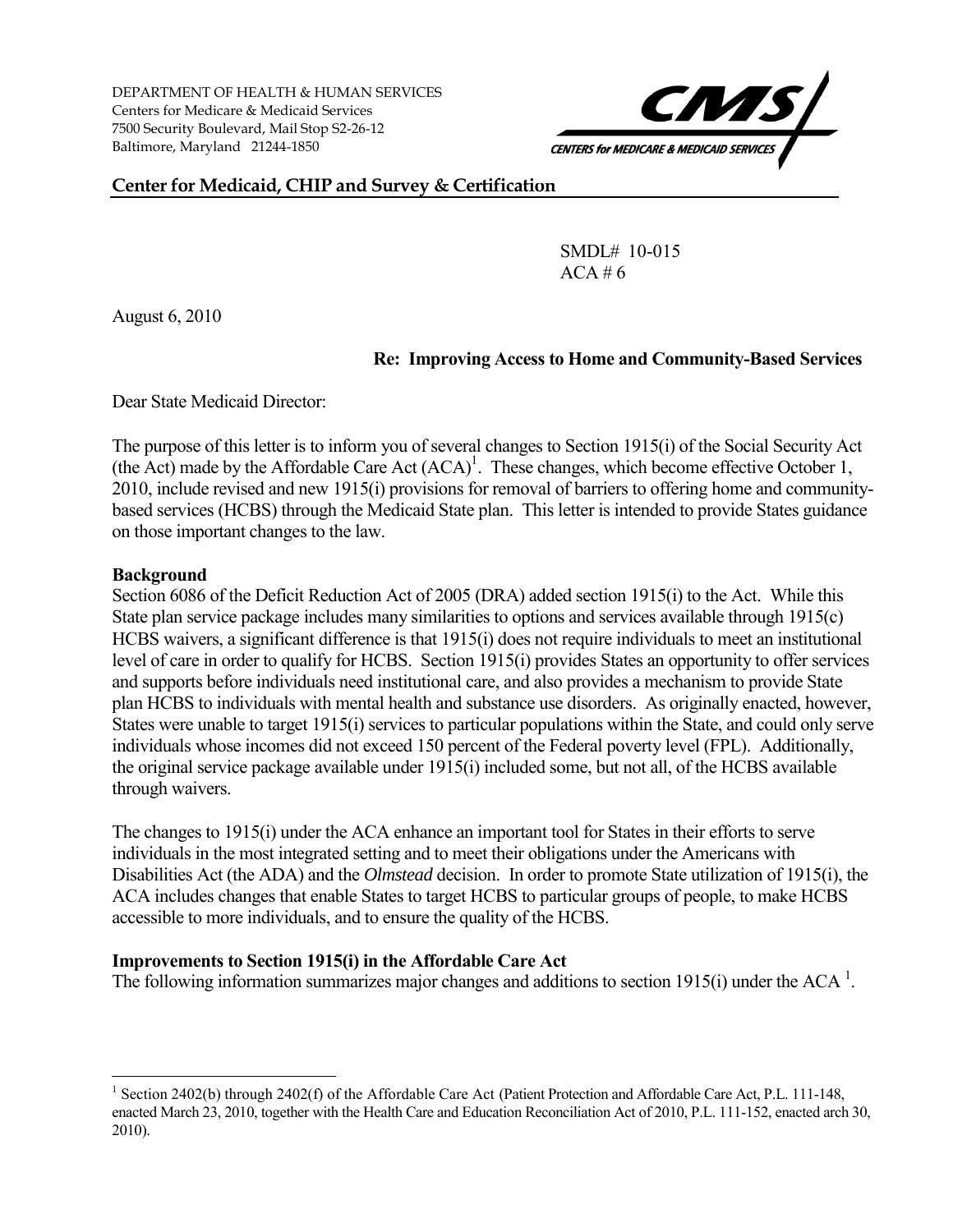#### Page 2 – State Medicaid Director

#### *Number Served & Statewideness*

Under the ACA, States may continue to specify needs-based eligibility criteria but they are no longer permitted to limit the number of eligible individuals who can receive 1915(i) State plan HCBS or establish a waiting list for State plan HCBS. Additionally, States may not limit the availability of 1915(i) services to specific geographic areas or political subdivisions of the State (statewi deness). As with other State plan services, 1915(i) State plan HCBS must be offered to all eligible individuals (as defined by the State) on a statewide basis. However, States are afforded new flexibility to target specific 1915(i) services to Statespecified populations (see "Targeted Benefits"). States are required to report to the Centers for Medicare & Medicaid Services (CMS) annually, to project the number of individuals who are expected to receive 1915(i) State plan HCBS in a year, and to submit the actual number of individuals served.

If enrollment of eligible individuals exceeds a State's projected enrollment estimate provided in a CMSapproved 1915(i) State plan amendment (SPA), as included under the DRA, Section 1915(i) continues to permit States to modify the non-financial needs-based eligibility criteria without prior approval by CMS. States need only to notify CMS and the public at least 60 days before exercising the option to modify needs-based eligibility criteria. However, the ACA does revise the length of the grandfathering period for individuals under this adjustment authority specified at section 1915(i)(1)(D)(ii)(II). If a State chooses to revise its needs-based eligibility criteria, it must continue offering 1915(i) services in accordance with individual service plans to participants who do not meet the new revised needs-based criteria, but continue to meet the former needs-based criteria, for as long as the State plan HCBS option is authorized.

#### *Financial Eligibility*

States continue to have the option to provide State plan HCBS to individuals with incomes up to 150 percent of the FPL who are eligible for Medicaid under an eligibility group covered under the State plan without regard to whether such individuals need an institutional level of care. All individuals served under 1915(i), regardless of their income levels, must meet the non-financial needs-based criteria that the State establishes to access 1915(i) State plan HCBS. As a reminder, each State requesting to add 1915(i) to its State plan is required to demonstrate that the needs-based criteria for 1915(i) services are less stringent than the State's institutional level of care criteria.

The ACA adds a new section to 1915(i) that allows States the option of providing services to individuals with income up to 300 percent of the Supplemental Security Income (SSI) Federal benefit rate  $(FBR)^2$ . While individuals served in this new eligibility group must be eligible for HCBS under a 1915(c), (d), or (e) waiver or 1115 demonstration program, they do not have to be enrolled and receiving services in either waiver program. For this eligibility group, States are also permitted to use institutional eligibility and post-eligibility rules in the community, in the same manner they would under a 1915(c) waiver. Post eligibility rules determine the amount (if any) for which an individual is liable to pay for the cost of their 1915(i) HCBS.

## *Targeted Benefits*

With the changes enacted through the ACA, States may design service packages without regard to comparability, as described at 1902(a)(10)(B). States are able to offer HCBS to specific, targeted populations. States will also be permitted to offer services that are different in amount, duration, and scope

<sup>&</sup>lt;sup>2</sup> For 2010, 300 percent of SSI is equal to \$2,022 per month.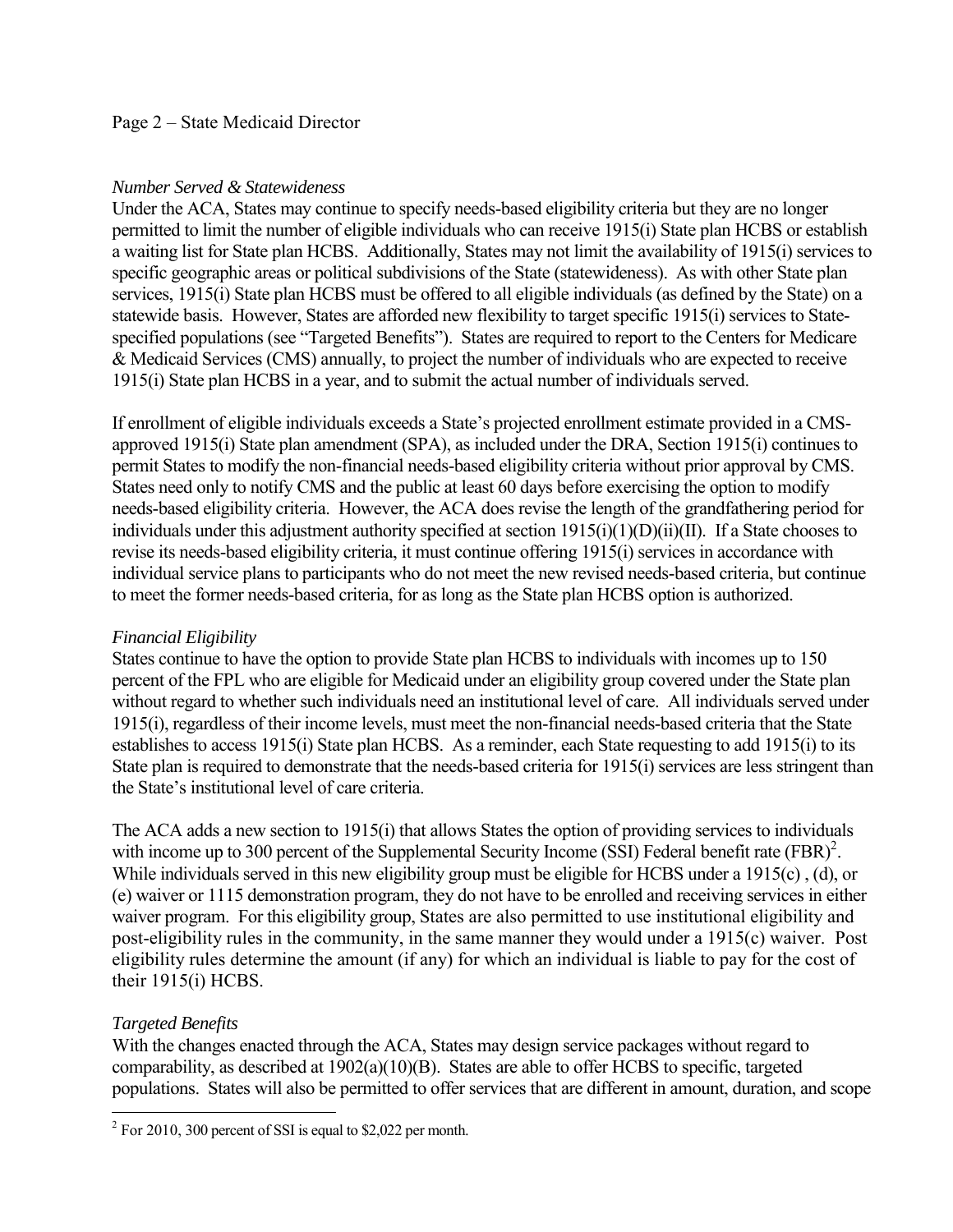#### Page 3 – State Medicaid Director

to specific population groups, including eligibility groups as authorized u nder 1915(i)(6)(c), either through one 1915(i) service package, or multiple 1915(i) service packages. For e xample, a State could propose to have one 1915(i) benefit that is targeted and includes specific services for persons with physical and/or developmental disabilities, and another 1915(i) benefit targeted to persons with chronic mental illness. Another State might implement one 1915(i) benefit that is targeted to children with autism and adults with HIV/AIDS, but specify different services to meet the needs for each targeted population group within the same overall benefit package.

If a State chooses to implement this option to provide State plan HCBS to a targeted population(s), the ACA authorizes CMS to approve such a SPA for a 5-year period. States will be able to renew approved 1915(i) services for additional 5-year periods if CMS determines, prior to the beginning of the renewal period, that the State met Federal and State requirements and that the State's monitoring is in accordance with the Quality Improvement Strategy specified in the State's approved SPA.

#### *Services*

Section 1915(i) allows States to include any or all of the services that are listed in section  $1915(c)(4)(B)$  of the Act. These services include case management, homemaker/home health aide, personal care, adult day health, habilitation, and respite care services. In addition, the following services may be provided to persons with chronic mental illness: day treatment, other partial hospitalization services, psychosocial rehabilitation services, and clinic services (whether or not furnished in a facility). The ACA revised 1915(i) so that States may now offer, "such other services requested by the State as the Secretary may approve." As a result of this change, States will now be permitted to propose "other services" (not including room and board) in a 1915(i) SPA that CMS will evaluate and possibly approve.

States continue to have the option to offer self-direction to individuals receiving State plan HCBS, and CMS urges all States to afford participants the opportunity to direct some or all of their HCBS. Selfdirection permits participants to plan and purchase their HCBS under their direction and control or through an authorized representative. As with all 1915(i) services, the provision of these services must be in accordance with an individualized plan of care, which is based upon an independent assessment and a person-centered process driven by what is important to the participant. The services that the participant or his/her representative will self-direct and the methods by which he/she will self-direct and the supports that are available to the participant all must be specified in the plan of care.

## **Compliance**

States will be required to continue to comply with all other provisions of 1915(i) as well as other sections of the Act in the administration of the State plan under this Title.

#### **Submission Procedures**

These new and revised provisions will become effective October 1, 2010. Regulations at 42 CFR 430.12(c)(i) require States to amend their State plans to take account of changes in Federal law. Therefore, States with approved 1915(i) services prior to this date that include provisions impacted by the changes under the ACA, should submit a SPA no later than December 31, 2010, that will take effect retroactive to October 1, 2010.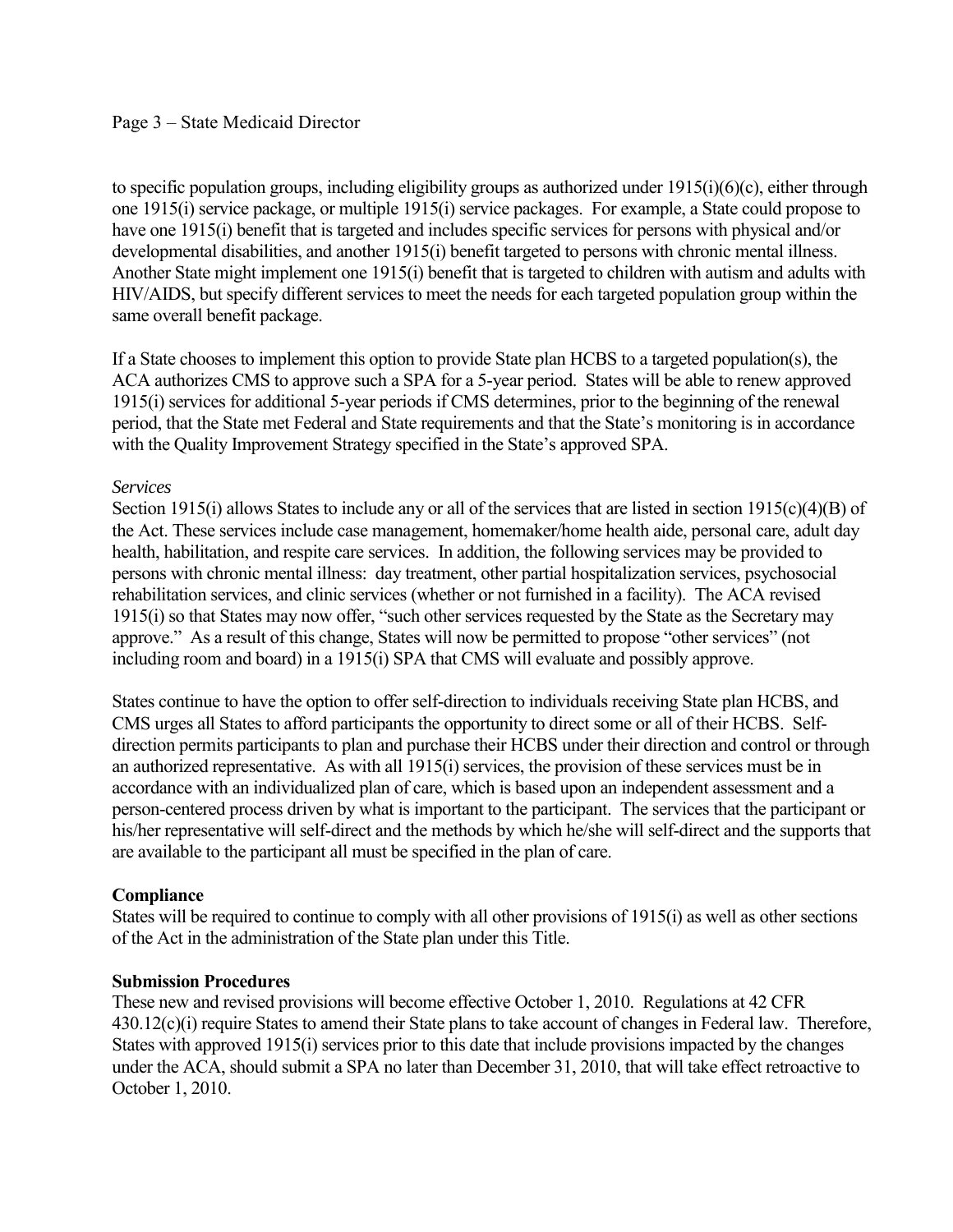Page 4 – State Medicaid Director

To incorporate a new 1915(i) service package into your State plan, or to revise existing approved 1915(i) services, please submit a SPA electronically to the Associate Regional Administrator for Medicaid in your CMS regional office.

CMS encourages States to submit questions and comments to CMS regarding the statutory changes to 1915(i) made in the ACA through the mailbox at CMCSPPACAQuestions $@cms.hhs.gov$ . If you have any additional questions, please contact Ms. Barbara Edwards, Director of the Disabled and Elderly Health Programs Group, at 410-786-0325.

Sincerely,

 $/s/$ 

Cindy Mann **Director** 

Enclosure cc: CMS Regional Administrators

CMS Associate Regional Administrators

Ann C. Kohler NASMD Executive Director American Public Human Services Association

Joy Wilson Director, Health Committee National Conference of State Legislatures

Matt Salo Director of Health Legislation National Governors Association

Debra Miller Director for Health Policy Council of State Governments

Christine Evans, M.P.H. Director, Government Relations Association of State and Territorial Health Officials

Alan R. Weil, J.D., M.P.P. Executive Director National Academy for State Health Policy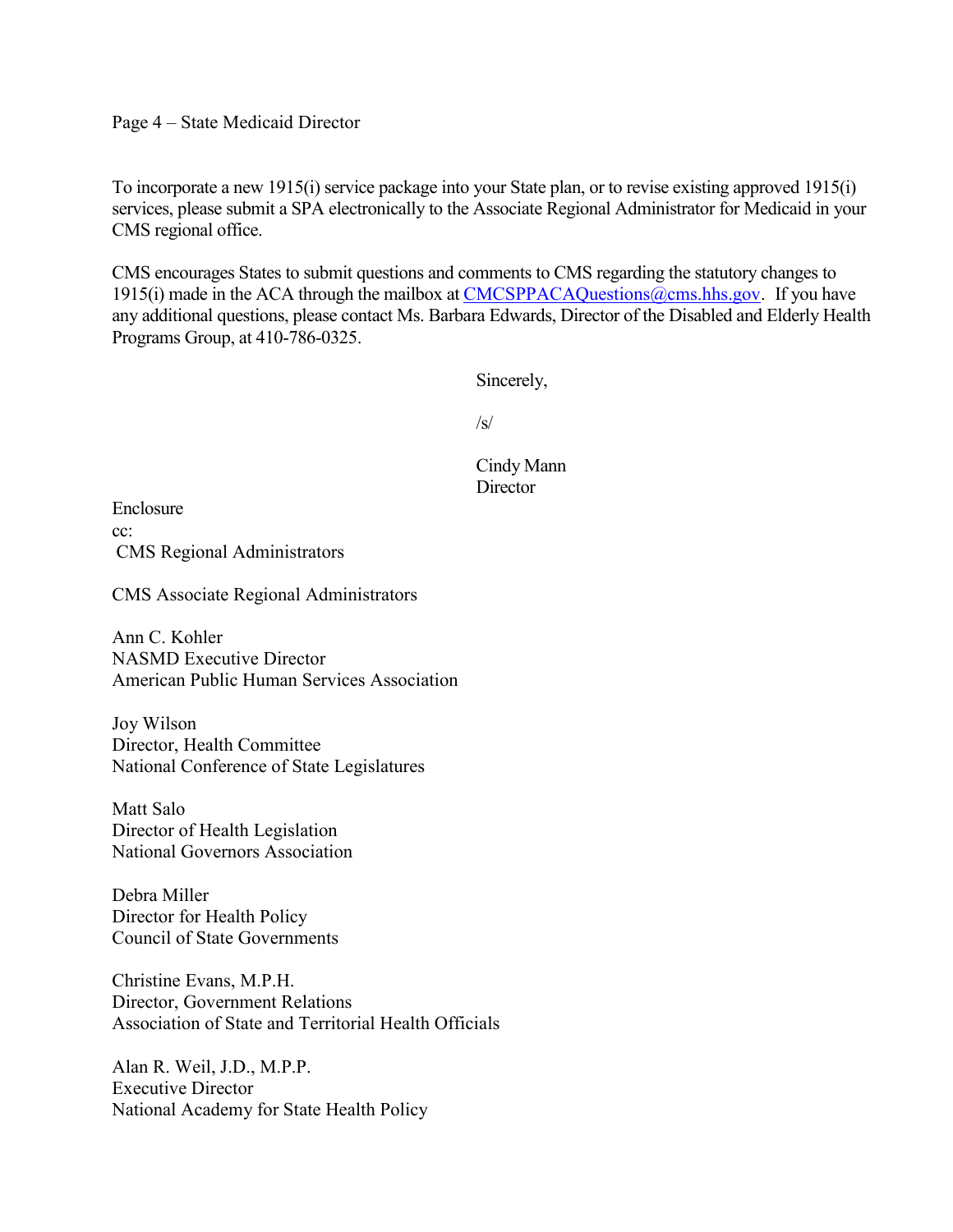## **Enclosure**

# **The Affordable Care Act Section 2402 (b) ADDITIONAL STATE OPTIONS.—Section 1915(i) of the Social Security Act (42 U.S.C. 1396n(i)) is amended by adding at the end the following new paragraphs:**

| <b>Statutory Provision</b>                                                                                                                                                                                                                                                                                                                                                                                                                                                                                                                                                                                                                                                                                                                                                                                                                                                                                                                                                         | <b>Changes to the</b><br>Existing $1915(i)$<br><b>Benefit</b> | New Features for the 1915(i) Benefit                                                                                                                                                                                                                                                                                                                                                                                                                                                                                                                                                                                                                                                                                                                                                                                                   |
|------------------------------------------------------------------------------------------------------------------------------------------------------------------------------------------------------------------------------------------------------------------------------------------------------------------------------------------------------------------------------------------------------------------------------------------------------------------------------------------------------------------------------------------------------------------------------------------------------------------------------------------------------------------------------------------------------------------------------------------------------------------------------------------------------------------------------------------------------------------------------------------------------------------------------------------------------------------------------------|---------------------------------------------------------------|----------------------------------------------------------------------------------------------------------------------------------------------------------------------------------------------------------------------------------------------------------------------------------------------------------------------------------------------------------------------------------------------------------------------------------------------------------------------------------------------------------------------------------------------------------------------------------------------------------------------------------------------------------------------------------------------------------------------------------------------------------------------------------------------------------------------------------------|
| (6) STATE OPTION TO PROVIDE HOME AND<br>COMMUNITY-BASED SERVICES TO INDIVIDUALS<br>ELIGIBLE FOR SERVICES UNDER A WAIVER.-<br>(A) IN GENERAL.—A State that provides home and<br>community-based services in accordance with this subsection<br>to individuals who satisfy the needs-based criteria<br>for the receipt of such services established under paragraph<br>$(1)(A)$ may, in addition to continuing to provide such services<br>to such individuals, elect to provide home and community-<br>based services in accordance with the requirements<br>of this paragraph to individuals who are eligible for home<br>and community-based services under a waiver approved<br>for the State under subsection $(c)$ , $(d)$ , or $(e)$ or under<br>section 1115 to provide such services, but only for those<br>individuals whose income does not exceed 300 percent of<br>the supplemental security income benefit rate established<br>by section $1611(b)(1)$ .<br><b>AND</b> |                                                               | Allows States to add a new optional Medicaid eligibility<br>group to provide 1915(i) to individuals who have income that<br>does not exceed 300% of SSI Federal Benefit Rate and are<br>eligible for HCBS under a waiver. To be eligible, the<br>individuals must still also meet 1915(i) needs-based criteria<br>established by the State, as approved in a SPA.<br>This new provision gives States the option to offer HCBS to<br>individuals with higher incomes (up to 300% of SSI FBR)<br>who are eligible for an approved waiver in the State. While<br>individuals must be eligible for a $1915(c)$ waiver<br>(institutional and any specific waiver targeting criteria) or<br>1115 demonstration program, they do not have to actually be<br>enrolled and receiving waiver services in either waiver<br>program.<br><b>AND</b> |
|                                                                                                                                                                                                                                                                                                                                                                                                                                                                                                                                                                                                                                                                                                                                                                                                                                                                                                                                                                                    |                                                               |                                                                                                                                                                                                                                                                                                                                                                                                                                                                                                                                                                                                                                                                                                                                                                                                                                        |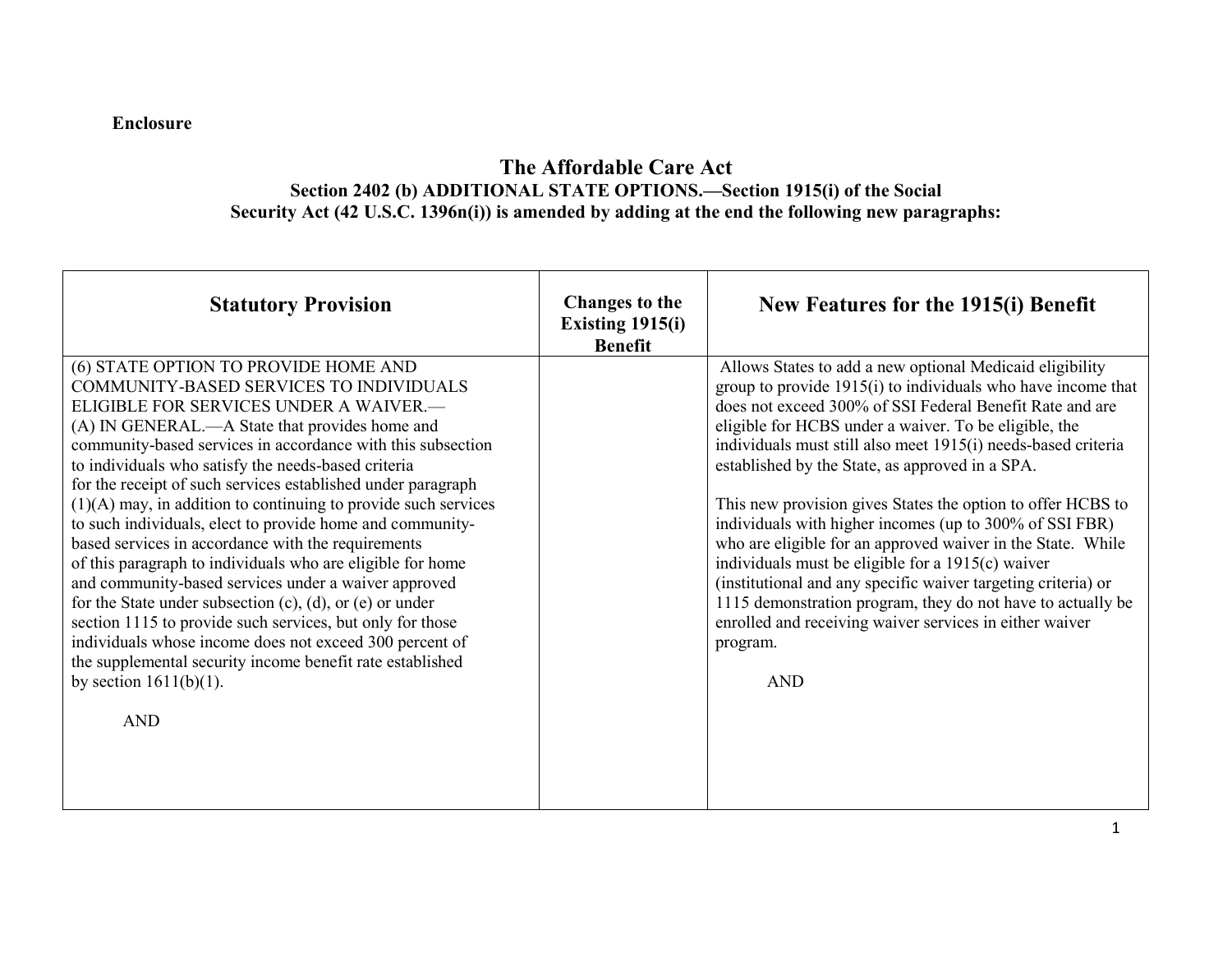| <b>Statutory Provision</b>                                                                                                                                                                                                                                                                                                                                                                                                                                                                                                                                                                                                                                                                                                                                                                                                                                                                                                                                 | <b>Changes to the</b><br>Existing 1915(i)<br><b>Benefit</b> | New Features for the 1915(i) Benefit                                                                                                                                                                 |
|------------------------------------------------------------------------------------------------------------------------------------------------------------------------------------------------------------------------------------------------------------------------------------------------------------------------------------------------------------------------------------------------------------------------------------------------------------------------------------------------------------------------------------------------------------------------------------------------------------------------------------------------------------------------------------------------------------------------------------------------------------------------------------------------------------------------------------------------------------------------------------------------------------------------------------------------------------|-------------------------------------------------------------|------------------------------------------------------------------------------------------------------------------------------------------------------------------------------------------------------|
| 2402(d) OPTIONAL ELIGIBILITY CATEGORY TO PROVIDE<br>FULL MEDICAID BENEFITS TO INDIVIDUALS RECEIVING<br>HOME AND COMMUNITY-BASED SERVICES UNDER A<br>STATE PLAN AMENDMENT.-<br>(1) Section $1902(a)(10)(A)(ii)$ of the Social<br>Security Act (42 U.S.C. 1396a(a)(10)(A)(ii)), as amended by<br>section $2304(a)(1)$ , is amended—<br>(A) in subclause (XX), by striking , , or $\cdot$ at the end;<br>(B) in subclause $(XXI)$ , by adding , or $\alpha$ at the end;<br>and<br>(C) by inserting after subclause (XXI), the following<br>new subclause:<br>"x(XXII) who are eligible for home and community-<br>based services under needs-based criteria<br>established under paragraph $(1)(A)$ of section<br>$1915(i)$ , or who are eligible for home and community-<br>based services under paragraph (6) of such<br>section, and who will receive home and community-based<br>services pursuant to a State plan amendment<br>under such subsection;"". |                                                             | For this eligibility group, States are also permitted to use<br>institutional eligibility and post-eligibility rules in the<br>community, in the same manner they would under a $1915(c)$<br>waiver. |
| (2) CONFORMING AMENDMENTS.-<br>(A) Section $1903(f)(4)$ of the Social Security Act (42)<br>U.S.C. 1396b(f)(4)), as amended by section $2304(a)(4)(B)$ ,<br>is amended in the matter preceding subparagraph (A),<br>H. R. 3590-186 by inserting ,,,1902(a)(10)(A)(ii)(XXII),"** after<br>$,2.1902(a)(10)(A)(ii)(XXI),$ <sup>***</sup> .<br>(B) Section 1905(a) of the Social Security Act (42 U.S.C.<br>$1396d(a)$ , as so amended, is amended in the matter preceding<br>paragraph $(1)$ —<br>(i) in clause (xv), by striking , $n^{\text{cm}}$ at the end;                                                                                                                                                                                                                                                                                                                                                                                                |                                                             |                                                                                                                                                                                                      |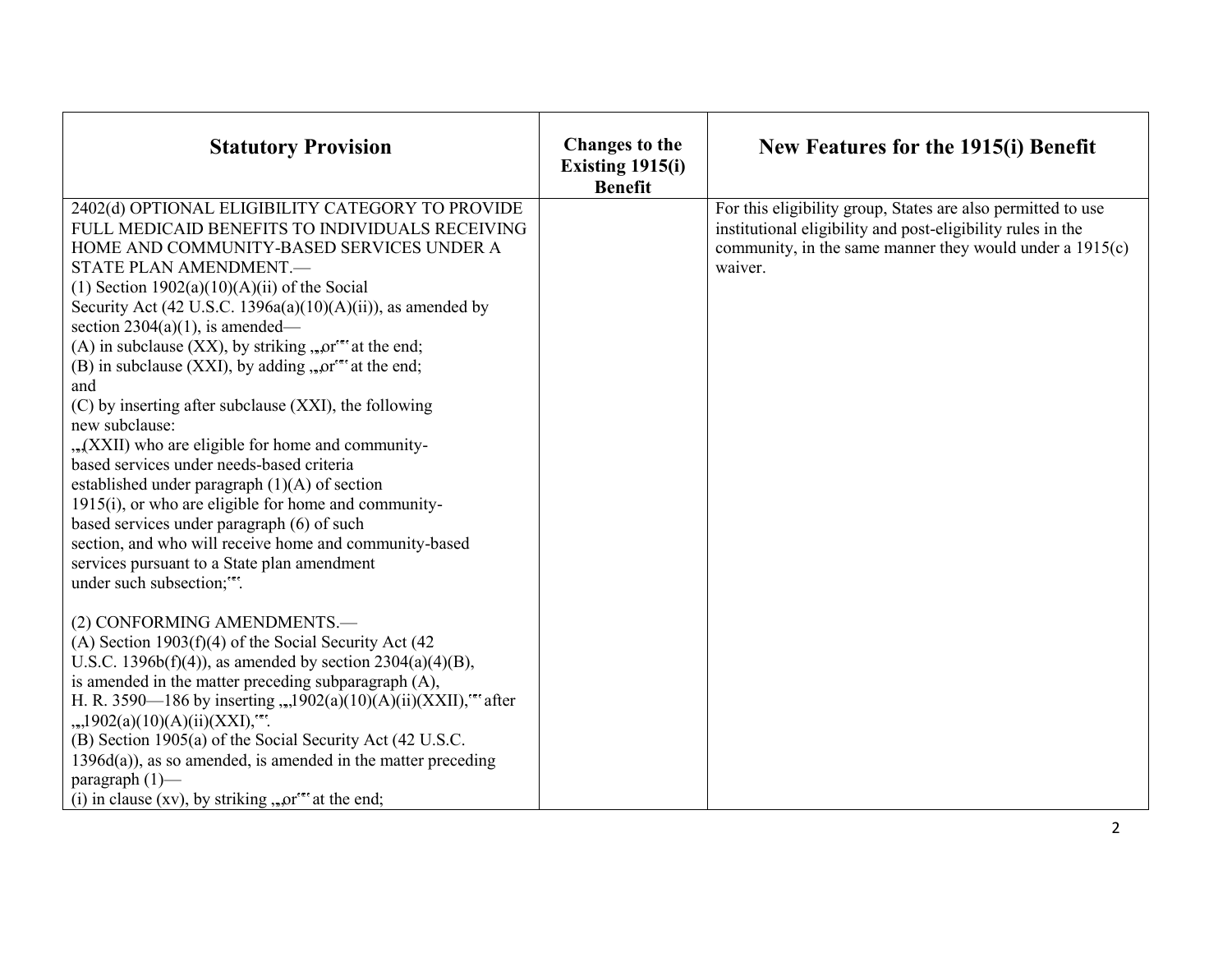| <b>Statutory Provision</b>                                                                                                                                                                                                                                                                                                                                                                                                                                                                                                                                                                                                                   | <b>Changes to the</b><br>Existing $1915(i)$<br><b>Benefit</b> | New Features for the 1915(i) Benefit                                                                                                                                                                                                                                                                                                                                              |
|----------------------------------------------------------------------------------------------------------------------------------------------------------------------------------------------------------------------------------------------------------------------------------------------------------------------------------------------------------------------------------------------------------------------------------------------------------------------------------------------------------------------------------------------------------------------------------------------------------------------------------------------|---------------------------------------------------------------|-----------------------------------------------------------------------------------------------------------------------------------------------------------------------------------------------------------------------------------------------------------------------------------------------------------------------------------------------------------------------------------|
| (ii) in clause (xvi), by adding $,$ or $\alpha$ at the end;<br>and<br>(iii) by inserting after clause (xvi) the following<br>new clause:<br>"xvii) individuals who are eligible for home and community-<br>based services under needs-based criteria established<br>under paragraph $(1)(A)$ of section 1915(i), or who are eligible<br>for home and community-based services under paragraph (6)<br>of such section, and who will receive home and community-based<br>services pursuant to a State plan amendment under such<br>subsection,".                                                                                               |                                                               |                                                                                                                                                                                                                                                                                                                                                                                   |
| (6)(B) APPLICATION OF SAME REQUIREMENTS FOR<br>INDIVIDUALS SATISFYING NEEDS-BASED CRITERIA.-<br>Subject to subparagraph (C), a State shall provide home and<br>community- based services to individuals under this paragraph<br>in the same manner and subject to the same requirements<br>as apply under the other paragraphs of this subsection<br>to the provision of home and community-based services<br>to individuals who satisfy the needs-based criteria established<br>under paragraph $(1)(A)$ .                                                                                                                                  |                                                               | When States choose to serve individuals through the new<br>optional eligibility category, all other requirements continue<br>to apply (ex., needs-based criteria evaluation and assessment,<br>person-centered planning).                                                                                                                                                         |
| (6)(C) AUTHORITY TO OFFER DIFFERENT TYPE,<br>AMOUNT, DURATION, OR SCOPE OF HOME AND<br>COMMUNITY-BASED SERVICES.-<br>A State may offer home and community-based services to<br>individuals under this paragraph that differ in type, amount,<br>duration, or scope from the home and community-based services<br>offered for individuals who satisfy the needs-based criteria<br>established under paragraph $(1)(A)$ , so long as such services are<br>within the scope of services described in paragraph $(4)(B)$ of<br>subsection (c) for which the Secretary has the authority to approve<br>a waiver and do not include room or board. |                                                               | For States that choose to add the new optional eligibility<br>group for individuals with incomes up to 300% SSI FBR,<br>there is an additional flexibility to offer different types,<br>amount, duration, or scope of HCBS to these eligible<br>individuals. All services have to be those allowed under<br>$1915(c)(4)(B)$ , approved by CMS, and not include room and<br>board. |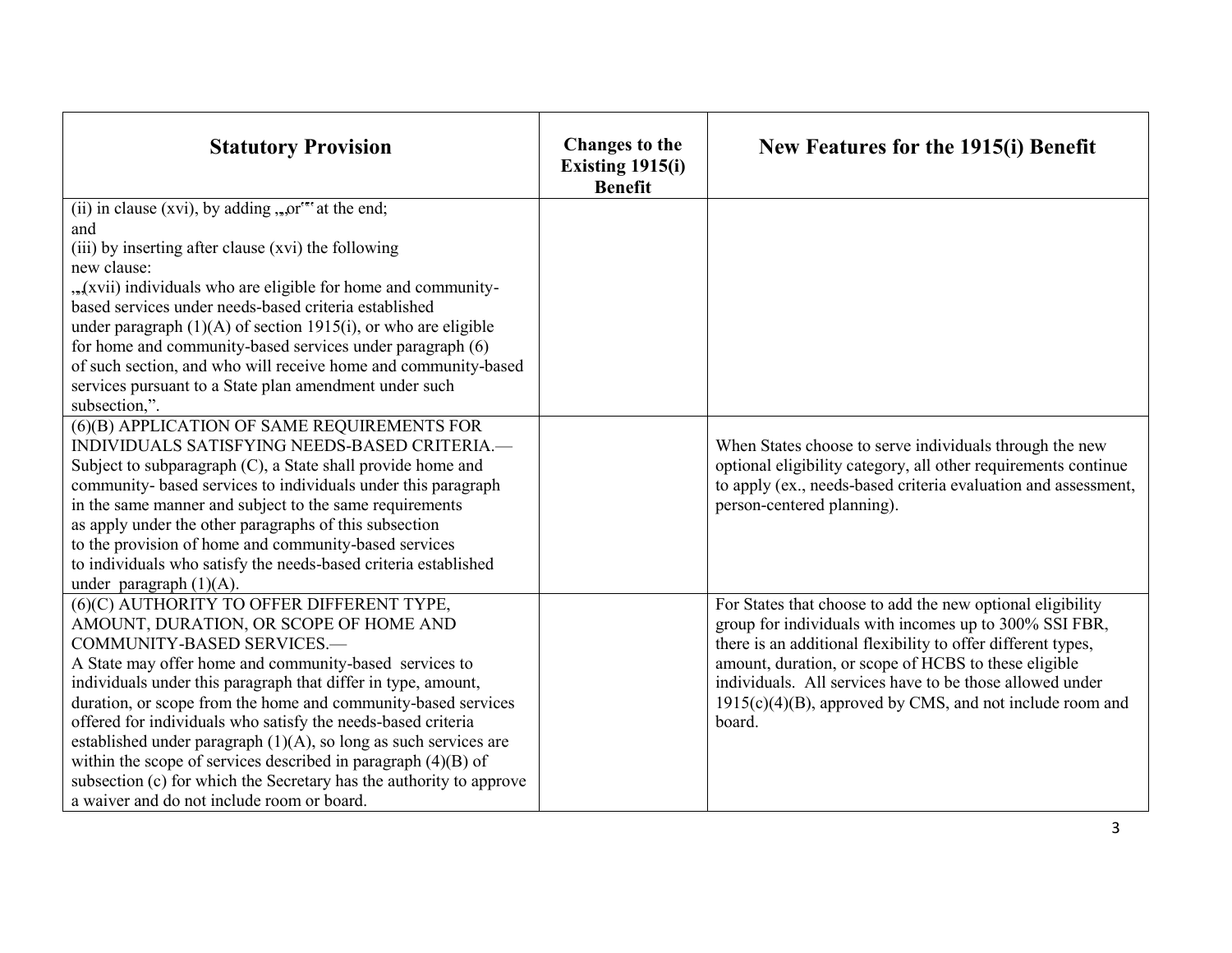| <b>Statutory Provision</b>                                                                                                                                                                                                                                                                                                                                                                                                                                                                                                                                                                                                               | <b>Changes to the</b><br>Existing 1915(i)<br><b>Benefit</b> | New Features for the 1915(i) Benefit                                                                                                                                      |
|------------------------------------------------------------------------------------------------------------------------------------------------------------------------------------------------------------------------------------------------------------------------------------------------------------------------------------------------------------------------------------------------------------------------------------------------------------------------------------------------------------------------------------------------------------------------------------------------------------------------------------------|-------------------------------------------------------------|---------------------------------------------------------------------------------------------------------------------------------------------------------------------------|
| (7) STATE OPTION TO OFFER HOME AND COMMUNITY-<br><b>BASED SERVICES TO SPECIFIC, TARGETED</b><br>POPULATIONS.<br>(A) IN GENERAL.—A State may elect in a State plan<br>amendment under this subsection to target the provision<br>of home and community-based services under this subsection<br>to specific populations and to differ the type, amount, duration, or<br>scope of such services to such specific populations.                                                                                                                                                                                                               |                                                             | Allows States to provide HCBS to specific targeted<br>populations. States are now also allowed the option to have<br>more than one 1915(i) benefit by target group.       |
| $(7)$ (B) 5-YEAR TERM.—<br>(i) IN GENERAL.—An election by a State under<br>this paragraph shall be for a period of 5 years.<br>(ii) PHASE-IN OF SERVICES AND ELIGIBILITY<br>PERMITTED DURING INITIAL 5-YEAR PERIOD.-<br>A State making an election under this paragraph may, during the<br>first 5-year period for which the election is made, phase-in the<br>enrollment of eligible individuals, or the provision of services to<br>such individuals, or both, so long as all eligible individuals in the<br>State for such services are enrolled, and all such services are<br>provided, before the end of the initial 5-year period. |                                                             | (i) If States choose to target populations, the SPA will be<br>approved for a 5-year period.                                                                              |
| (7)(C) RENEWAL.—An election by a State under this paragraph<br>may be renewed for additional 5-year terms if the<br>Secretary determines, prior to beginning of each such<br>renewal period, that the State has-<br>(i) adhered to the requirements of this subsection<br>and paragraph in providing services under such an<br>election; and<br>"(ii) met the State's objectives with respect to<br>quality improvement and beneficiary outcomes."**.<br>1915(i)(c) REMOVAL OF LIMITATION ON SCOPE OF                                                                                                                                    |                                                             | States may renew for additional 5-year periods if CMS<br>determines prior to beginning of renewal period that the State<br>met all quality and programmatic requirements. |
|                                                                                                                                                                                                                                                                                                                                                                                                                                                                                                                                                                                                                                          | This change allows                                          |                                                                                                                                                                           |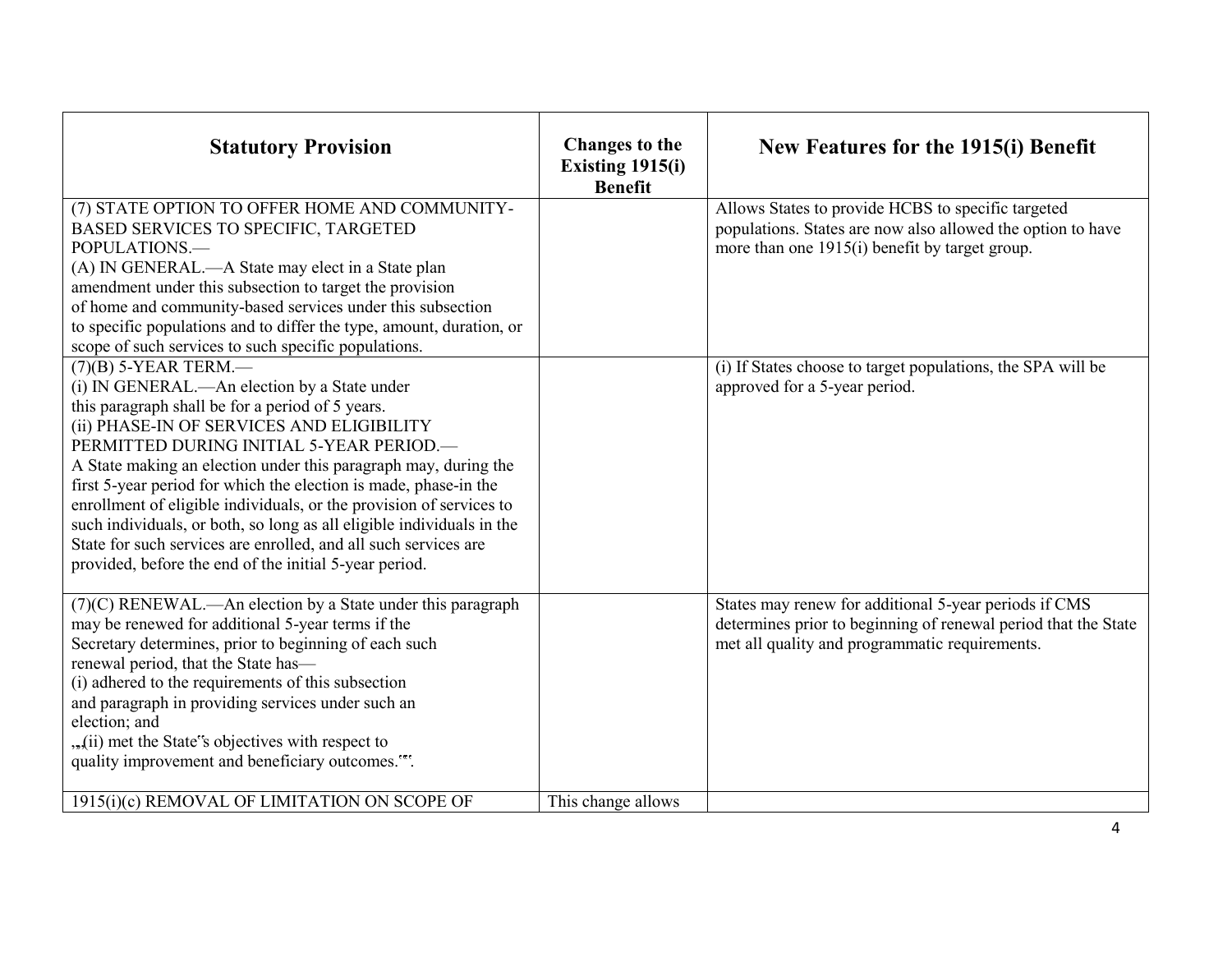| <b>Statutory Provision</b>                                                                                                                                                                                                                                                                                                                                                                                                                                                                                                                                                                                                                                 | <b>Changes to the</b><br>Existing 1915(i)<br><b>Benefit</b>                                                                                                                                                                                                     | New Features for the 1915(i) Benefit |
|------------------------------------------------------------------------------------------------------------------------------------------------------------------------------------------------------------------------------------------------------------------------------------------------------------------------------------------------------------------------------------------------------------------------------------------------------------------------------------------------------------------------------------------------------------------------------------------------------------------------------------------------------------|-----------------------------------------------------------------------------------------------------------------------------------------------------------------------------------------------------------------------------------------------------------------|--------------------------------------|
| SERVICES.—Paragraph (1) of section 1915(i) of the Social<br>Security Act (42 U.S.C. 1396n(i)), as amended by subsection (a),<br>is amended by striking, "or such other services requested by the<br>State as the Secretary may approve".                                                                                                                                                                                                                                                                                                                                                                                                                   | States to provide<br>"other services" as<br>permitted under<br>$1915(c)$ waivers.<br>States must continue<br>to identify and define<br>services (including<br>provider<br>qualifications) in a<br>CMS-approved                                                  |                                      |
| (e) ELIMINATION OF OPTION TO LIMIT NUMBER OF<br>ELIGIBLE INDIVIDUALS OR LENGTH OF PERIOD FOR<br><b>GRANDFATHERED INDIVIDUALS IF ELIGIBILITY</b><br>CRITERIA IS MODIFIED.—Paragraph (1) of section<br>1915(i) of such Act (42 U.S.C. 1396n(i)) is amended—<br>(1) by striking subparagraph $(C)$ and inserting the following:<br>"C) PROJECTION OF NUMBER OF INDIVIDUALS TO BE<br>PROVIDED HOME AND COMMUNITY-BASED<br>SERVICES.—The State submits to the Secretary, in such form<br>and manner, and upon such frequency as the Secretary shall<br>specify, the projected number of individuals to be provided home<br>and community-based services."*; and | 1915(i) SPA.<br>This provision<br>removes the option<br>for a State to limit<br>number of eligible<br>individuals who can<br>receive $1915(i)$<br>services. As a result,<br>States may no longer<br>establish a wait list<br>for receipt of State<br>plan HCBS. |                                      |
| $(2)$ in subclause (II) of subparagraph $(D)(ii)$ , by striking<br>"to be eligible for such services for a period of at least 12<br>months beginning on the date the individual first received<br>medical assistance for such services *** and inserting , , to continue<br>to be eligible for such services after the effective date of the<br>modification and until such time as the individual no longer<br>meets the standard for receipt of such services under such                                                                                                                                                                                 | This provision<br>removes the 12-<br>month limit from the<br>grandfathering<br>period. If a State<br>decides to tighten its<br>needs-based criteria,                                                                                                            |                                      |